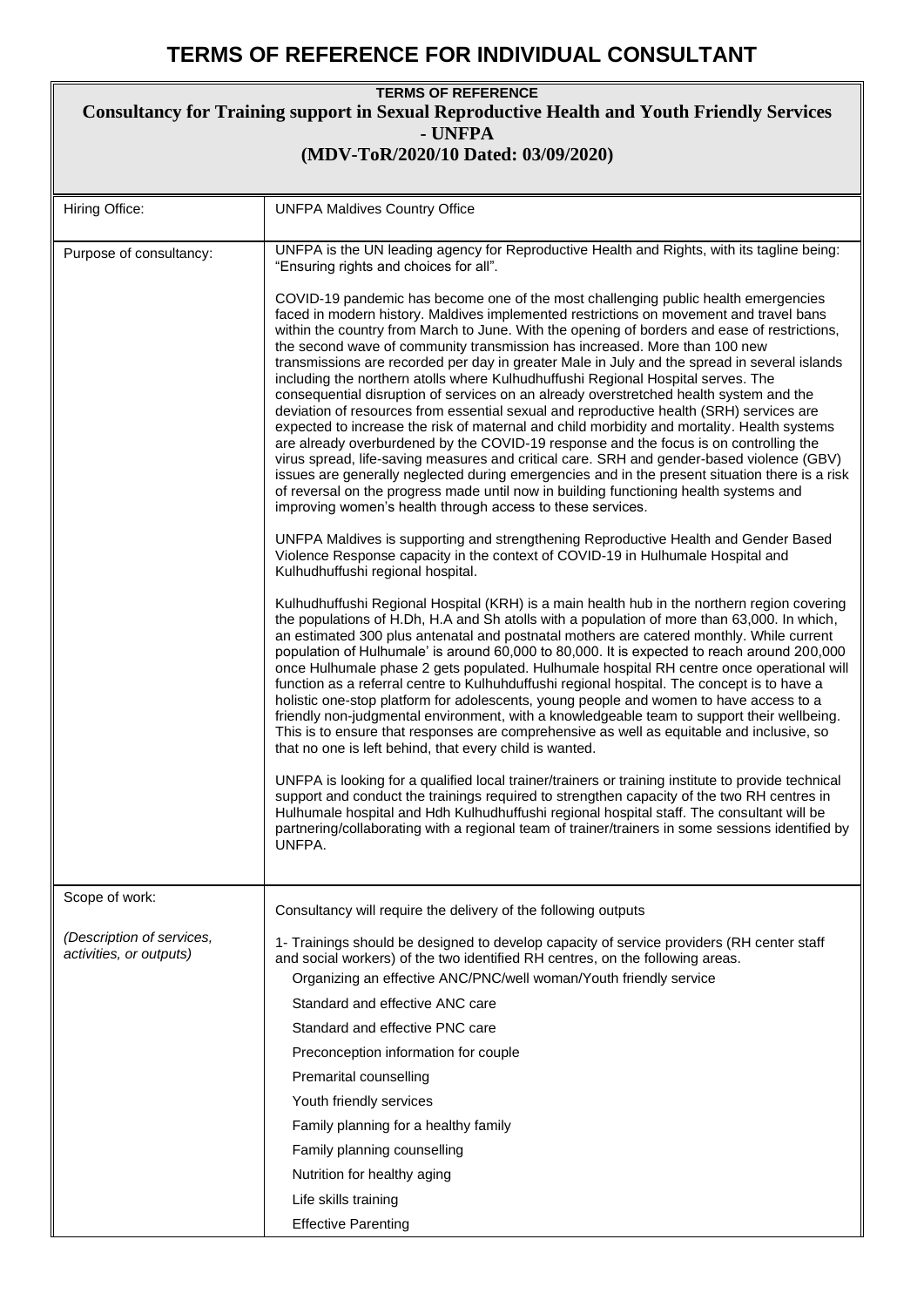|                                                                                                                                                | 2- Consultant should coordinate with GBV team of trainers in some sessions identified by<br>UNFPA to ensure linkages and coherence of training materials on SRH and GBV<br>3-Trainings on the above topics should be conducted in English and Dhivehi.<br>4-Consultant should be proficient and familiar with the SRH, GBV terminology in English and<br>in Dhivehi<br>Specific milestones:<br>Within 14 days of contract signing:<br>An electronic copy of the training modules with clear learning objectives and areas<br>or topics to be covered in the trainings should be submitted to UNFPA. These<br>training module will serve as an orientation document for staff of the RH centres as<br>well as relevant institutions to respond to SRH and GBV.<br>Between September - December<br>All trainings completed between September and December<br>$\bullet$<br>List of trained staff from 2 facilities submitted to UNFPA and HPA (electronically)<br>$\bullet$<br>Summary of pre and post training feedback analysis submitted electronically to<br>$\bullet$<br>UNFPA and HPA<br>A brief report with recommendations on future capacity building initiatives on SRH<br>$\bullet$<br>and GBV based on the observations during the training sessions. |
|------------------------------------------------------------------------------------------------------------------------------------------------|----------------------------------------------------------------------------------------------------------------------------------------------------------------------------------------------------------------------------------------------------------------------------------------------------------------------------------------------------------------------------------------------------------------------------------------------------------------------------------------------------------------------------------------------------------------------------------------------------------------------------------------------------------------------------------------------------------------------------------------------------------------------------------------------------------------------------------------------------------------------------------------------------------------------------------------------------------------------------------------------------------------------------------------------------------------------------------------------------------------------------------------------------------------------------------------------------------------------------------------------------------------|
| Duration and working<br>schedule:                                                                                                              | September to December 2020                                                                                                                                                                                                                                                                                                                                                                                                                                                                                                                                                                                                                                                                                                                                                                                                                                                                                                                                                                                                                                                                                                                                                                                                                                     |
| Place where services are to<br>be delivered:                                                                                                   | Training will be undertaken in either in person wherever possible or virtually in the following<br>two facilities<br>1 Hulhumale Hospital<br>2 Kulhudhuffushi Regional Hospital                                                                                                                                                                                                                                                                                                                                                                                                                                                                                                                                                                                                                                                                                                                                                                                                                                                                                                                                                                                                                                                                                |
| Delivery dates and how work<br>will be delivered (e.g.<br>electronic, hard copy etc.):                                                         | An electronic copy of the training schedule with clear learning objectives and areas or topics<br>to be covered in the trainings should be submitted to UNFPA and HPA within 14 days of<br>awarding the contract to the consultant.                                                                                                                                                                                                                                                                                                                                                                                                                                                                                                                                                                                                                                                                                                                                                                                                                                                                                                                                                                                                                            |
| Monitoring and progress<br>control, including reporting<br>requirements, periodicity<br>format and deadline:                                   | Work will be monitored by UNFPA and timely updates to UNFPA and Health Protection<br>Agency (HPA) are required                                                                                                                                                                                                                                                                                                                                                                                                                                                                                                                                                                                                                                                                                                                                                                                                                                                                                                                                                                                                                                                                                                                                                 |
| Supervisory arrangements:                                                                                                                      | The contract will be managed by the UNFPA Country Office                                                                                                                                                                                                                                                                                                                                                                                                                                                                                                                                                                                                                                                                                                                                                                                                                                                                                                                                                                                                                                                                                                                                                                                                       |
| Expected travel:                                                                                                                               | Yes (depending on the COVID-19 situation at the time trainings in Hdh Kulhudhuffushi<br>Regional Hospital may need to be conducted virtually)                                                                                                                                                                                                                                                                                                                                                                                                                                                                                                                                                                                                                                                                                                                                                                                                                                                                                                                                                                                                                                                                                                                  |
| Required expertise,<br>qualifications, and<br>competencies, including<br>language requirements:                                                | Advanced qualification in Health Sciences or a heath related field.<br>Expertise and proven high-quality work experience in conducting trainings on the topics<br>identified<br>Previous work experience in the field of SRH and GBV<br>Contractor must be reachable by UNFPA any time during working hours for the duration of<br>the assignment.                                                                                                                                                                                                                                                                                                                                                                                                                                                                                                                                                                                                                                                                                                                                                                                                                                                                                                             |
| Inputs / services to be<br>provided by UNFPA or<br>implementing partner (e.g.<br>support services, office space,<br>equipment), if applicable: | <b>UNFPA Maldives:</b><br>• Monitor and facilitate the progress of the assignment.<br>• Review and provide comments to the deliverables in a timely manner.<br>• Facilitate necessary content.<br>• Liaise with regional trainers<br>• Provide relevant data, access to UNFPA technical resource.<br>• Provide timely feedback.                                                                                                                                                                                                                                                                                                                                                                                                                                                                                                                                                                                                                                                                                                                                                                                                                                                                                                                                |
| Other relevant information<br>or special conditions, if<br>any:                                                                                | The other conditions that may apply in the undertaking of the assignment include:<br><b>Basis of payment:</b>                                                                                                                                                                                                                                                                                                                                                                                                                                                                                                                                                                                                                                                                                                                                                                                                                                                                                                                                                                                                                                                                                                                                                  |

 $\overline{\phantom{a}}$